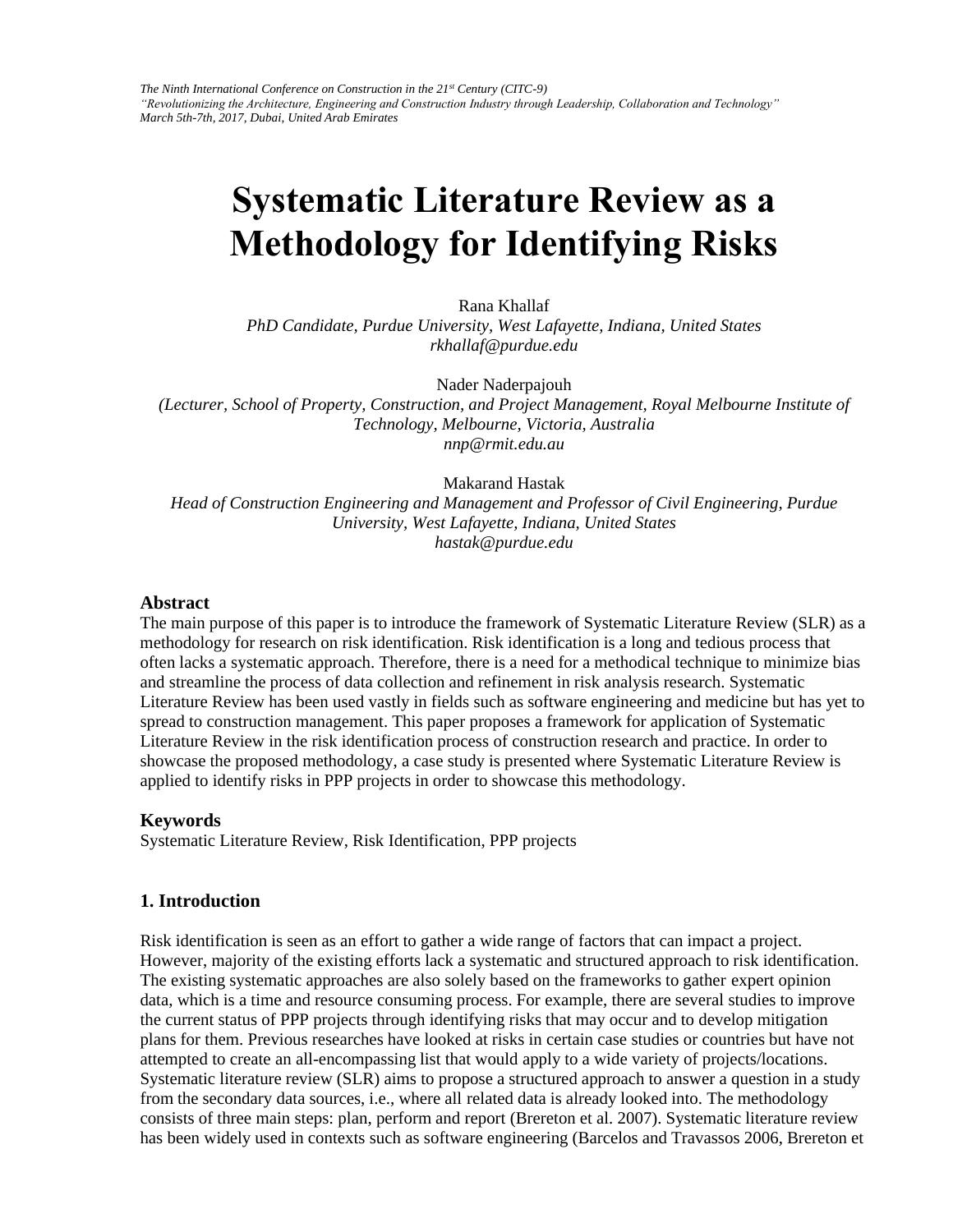al. 2007, Beecham et al. 2008, Jørgensen and Shepperd 2007, Kitchenham et al. 2009, Turner et al. 2010) and recently in infrastructure (Roehrich, Lewis and George 2014). As a study to showcase the application of the SLR in risk identification, in this paper we attempt to follow a systematic approach that would lead to the creation of a risk registry for all PPP projects. Although the focus of this paper is the risk registry only, future papers will include applications on the use of this risk registry to assess, simulate and mitigate these risks.

# **2. Systematic Literature Review (SLR)**

Systematic Literature Review has been promoted in fields such as systems engineering and medicine. It is beneficial for use in certain situations such as: i) summarizing data on a topic, ii) discovering and collecting advantages and disadvantages of a topic, iii) discovering research gaps, iv) proposing frameworks for research (Balaid et al. 2016, Kitchenham 2007). It is used for its high reliability as compared to other literature review methodologies that lack the established framework and consistency in data collection. As discussed, Systematic Literature Review involves three phases:

- 1. Plan: the first stage and involves the planning of the SLR process. The first step is identifying the objectives of the study and framing the research questions. In the planning phase, a protocol needs to be established which is followed throughout the rest of the systematic literature review stages. This protocol is a detailed description of the method to be followed, data to be collected, how the analysis will proceed and how validation will take place. Various literature sources that propose a process for SLR (Kitchenham (2004), Luederitz et al. 2016) were studied and a final process was established. Figure 1 shows the process taken to perform a SLR. This step is important because it initiates the study and is the basis for the remaining work. The next step is creating the protocol based on the research questions. This protocol identifies how the following items will be addressed:
	- How the questions will be answered
	- Sources for acquiring articles
	- How the search will proceed
	- How the articles will be chosen
	- How the analysis will be performed
	- How the reporting process will occur

These steps will be followed throughout the SLR process therefore it is imperative to create a protocol that encompasses all areas of the research and is reviewed and updated constantly in case any changes occur.

- 2. Perform: the second stage and involves applying the protocol previously established in the planning stage. The "perform" stage consists of two steps. The first step is identifying sources for information, which include ASCE library, Science Direct and other search engines. Once these sources are identified, articles/books are acquired and narrowed down in the second step according to the predetermined criteria. Criteria are chosen for how to narrow down the list of articles and only include those that are relevant to the study. After reaching a final set of articles, the next stage starts.
- 3. Report: the third and final stage and involves analyzing and reporting of the findings. The findings can be presented in a tabular or other visual format for ease.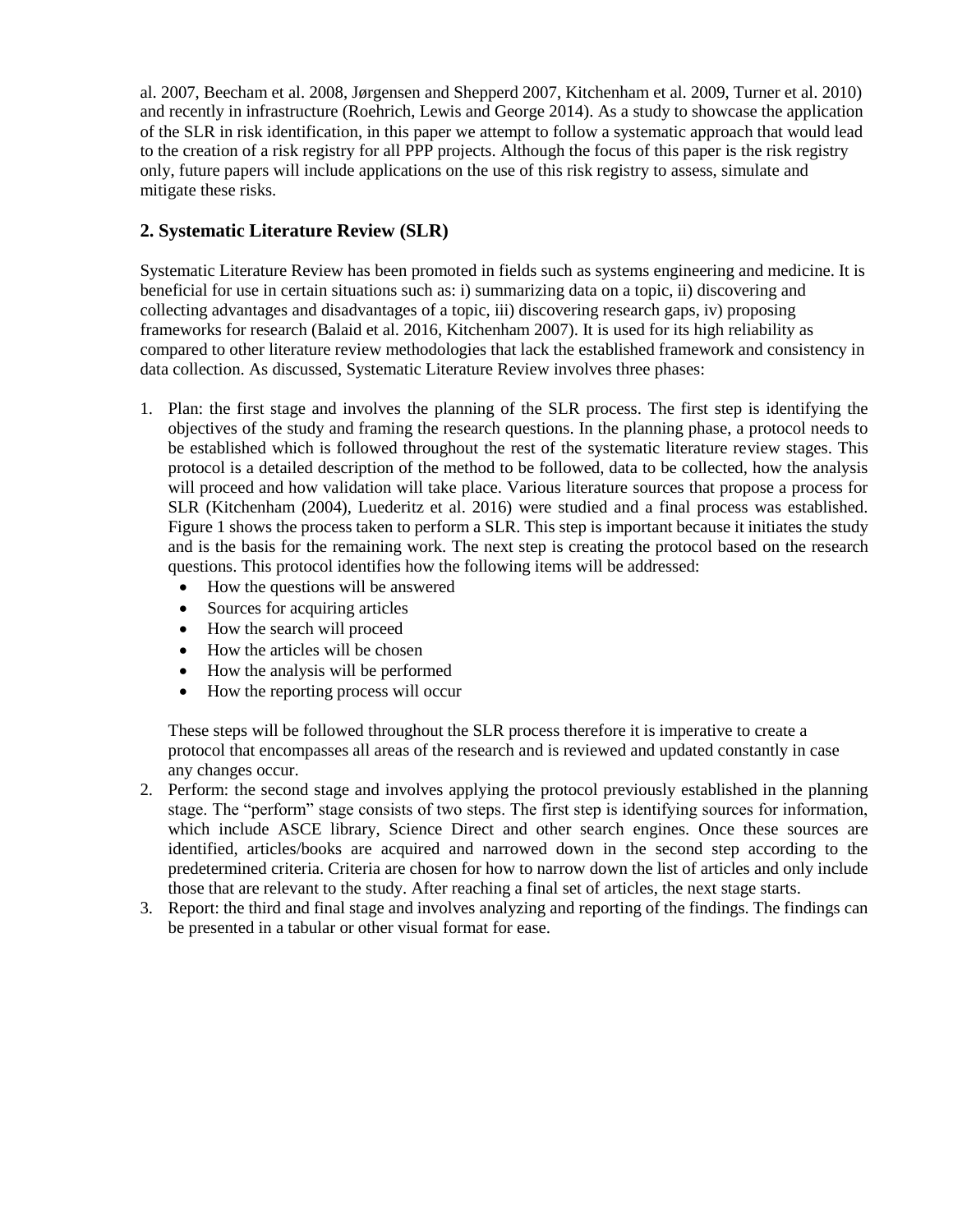

### **Figure 1 Stages of Systematic Literature Review**

SLR has been used in various fields but yet to be used extensively in civil engineering, specifically in construction engineering and management. This paper highlights the usability and benefits from using the SLR approach in construction engineering and management by applying it to collect all risks pertaining to PPP projects.

## **3. Application**

## 3.1 Introduction

This section describes the application of the SLR methodology to identify risks pertaining to public private partnership (PPP) projects. Public private partnerships refer to the contractual/delivery method where a public entity enters into contract with a private entity for the delivery of a project. This can include design, procure, build, finance, and maintain and operate. Although PPPs have spread all over the world, there are a number of risks that seem to plague them. These risks can emanate from the long duration that can last up to 99 years, the contractual relationship between the parties or external risks outside of the parties' control such as economic or country-specific risks. The list of risks will be presented in the following section.

## 3.2 SLR for Risk Identification in PPP Projects

This paper applies the systematic literature review (SLR) methodology, as proposed by Kitchenham (2004), Brereton et al. (2007), and Kitchenham et al. (2010), on the topic of risks in PPP projects in construction projects. SLR is a suitable methodology for studying any phenomena (in this case risks in PPP projects) within the literature of a discipline (in this case construction projects) based on primary research (in this case published articles, reports and case studies) (Kitchenham 2004, Brereton et al. 2007, and Kitchenham et al. 2010). In this research, SLR is used to provide an overview of current body of knowledge and to frame risk factors in case of PPP projects. As previously discussed, Systematic Literature Review consists of 3 stages: plan, perform, and report. Under each stage, there are a number of sub-stages. Each stage consists of two sub-stages under it as shown in Figure 2. The search for studies was conducted using a number of identified sources:

- ASCE Library
- Science Direct
- Google Scholar
- Purdue Online Library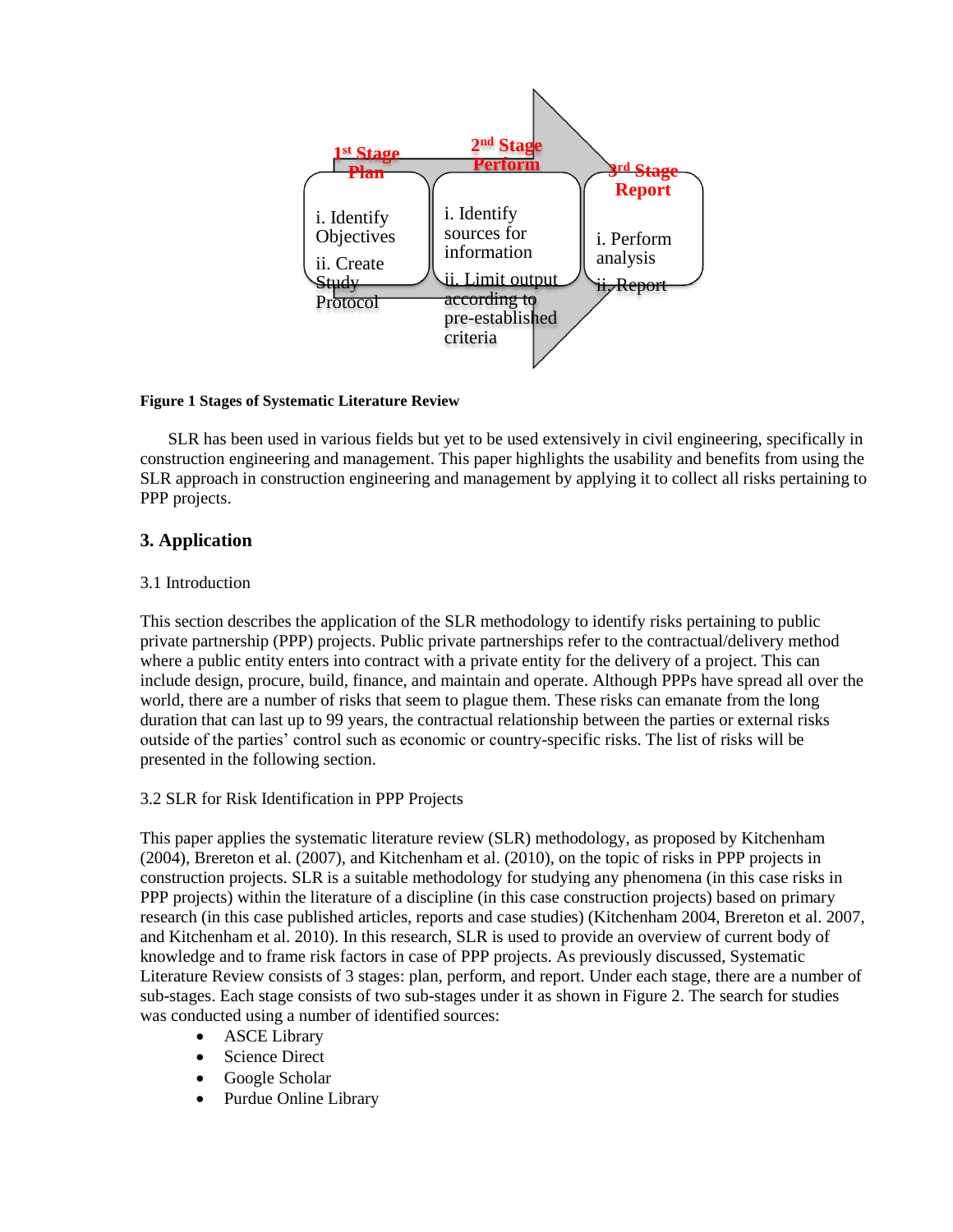• List of literature related to PPP collected by Gross (2010)

A tabulated list of literature on PPP by Gross (2010) consisting of about 450 articles was used as a starting point to establish the final set of primary articles for use in this research. This list is classified according to the following eight categories: (1) general concepts, (2) governance issues, (3) procurement, (4) contract design, (5) risk management, (6) financial elements, (7) public sector considerations and (8) national applications and case studies. This list was first updated through the addition of 105 articles. An online search for these articles was conducted using sources such as the ASCE library, Science direct, Google scholar and Purdue online library. The second step was limiting the selection from over 500 articles on PPPs to articles that only discuss risks in PPP projects. Within this selected set, all case studies were chosen as well. The next step of SLR involved creating criteria of the selection. Two criteria had to be met in order for the article to be selected with the following keywords chosen:

- (i) One of the following 4 terms: "Private finance initiative, Public private partnerships (PPP), Private sector participation, 3P, P3" due to different terms used in different countries, and
- (ii) One of the following 4 terms: "Risk management/assessment/ allocation/factors"

All the chosen articles met both criteria with the exception of 2 articles that only had PPP as a keyword but discussed risks in the body. The final set consisted of 44 articles that were used to identify suggested risk indicators. A pre-existing risk assessment module, the International Construction Risk Assessment Model (ICRAM-1) was used as the basis for risk classification. It consists of 73 risk indicators, which are categorized based on higher-level risk indicators under three main categories: macro, market and project. For example, societal conflicts (e.g., demonstrations, strikes, & street violence) and instability because of non-constitutional changes are under the symptoms of instability. This model targets international construction projects so it was necessary to modify it in order to establish a new model for PPP projects only. The higher-level categories were kept unchanged since they also apply to PPP projects. Finally, a table was created using higher-level risk indicators suggested by ICRAM-1, to classify risk indicators suggested by the literature under these higher-level criteria. It includes the exact wording of the referenced articles for risks and reference to their location in the reviewed article to facilitate the review, revision and validation process. This table is not shown here for its excessive length; however, the final result is displayed.

The result was over 400 risk factors, which were then integrated with existing risk factors from ICRAM-1 and refined to eliminate repetition. Cross analysis between existing and identified risks was also conducted and few risk indicators from ICRAM-1 that were not traced in the (PPP) literature were eliminated or integrated into the identified risk indicator. In order to validate the results, NVivo, a data analysis tool was also used in triangulating the results and refining the table. For example, coded literature into NVivo was used as a query for the most referred risks available in literature under each category (such as political risk). This query then was compared to extracted risks for potential elimination of risks from ICRAM-1 that were not related to PPP projects. The final outcome is a tabulated risk registry for risk indicators associated with PPP projects based on contrasting risks from ICRAM-1 as an established risk framework with the structured literature of PPP. Tables 1 through 3 show the final list of 82 risks extracted from literature that form ICRAM-PPP.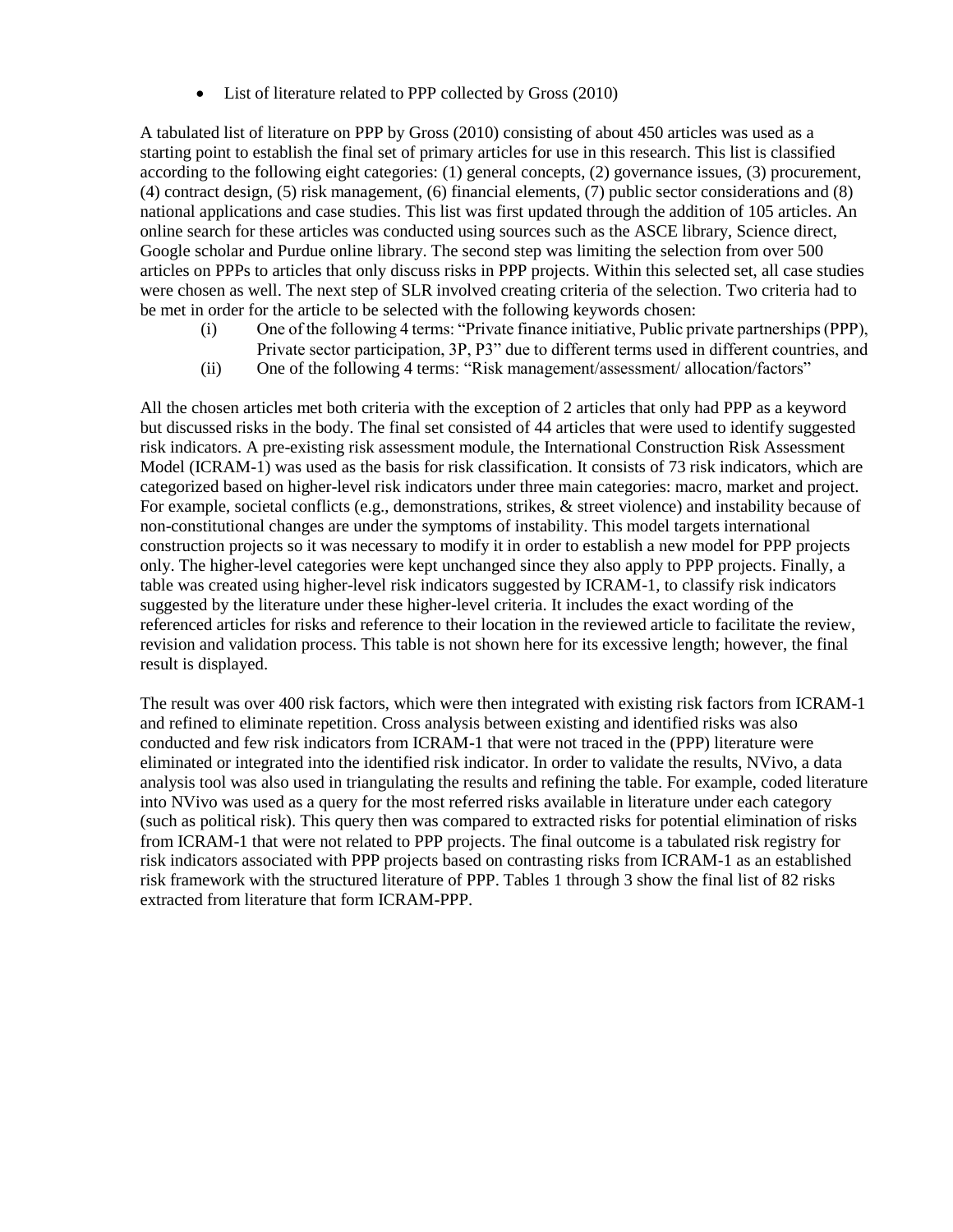

## **Figure 2 Stages of Systematic Literature Review for Risk Identification in PPP projects**

#### **Table 1 Macro Level Risks**

| Criteria           | Sub-Criteria (Risk Indicators)                                                       |
|--------------------|--------------------------------------------------------------------------------------|
| <b>Operational</b> | 1.orc=Political continuity/Stability of Government                                   |
| <b>Risk</b>        | 2.orc=Attitude toward foreign/private investors and profit                           |
|                    | 3.orc=Nationalization/Expropriation/sequestration of assets                          |
|                    | 4.orc=Enforceability of contracts                                                    |
|                    | 5.orc=Government Incentives                                                          |
|                    | 6.orc=Inadequate/Absence/Change of national PPP laws and standardized models for PPP |
|                    | projects                                                                             |
|                    | 7.orc=Changes in country/region legislation and regulation                           |
|                    | 8.orc=Monetary inflation                                                             |
|                    | 9.orc=Economic growth and volatility                                                 |
|                    | 10.orc=Bureaucratic delays                                                           |
|                    | 11.orc=Required services (IT infrastructure, Communication, Transportation, etc.)    |
| <b>Political</b>   | 1.prc=Regional turbulences (war, etc.)                                               |
| <b>Risk</b>        | 2.prc=Dependence on or importance of major power network                             |
|                    | 3.prc=Fragmented political structure (e.g. local and federal governments)            |
|                    | 5.prc=Institutional behaviors including nationalism, corruption, and dishonesty      |
|                    | 6.prc=Social conditions (e.g., population, density $\&$ wealth distribution)         |
|                    | 7.prc=Satisfying short-term interest of the governing body                           |
|                    | 8.prc=Societal conflicts                                                             |
|                    | 9.prc=Government reliability/creditworthiness/cooperation                            |
|                    | 10.prc=Instability because of nonconstitutional changes                              |
| <b>Financial</b>   | 1.frc=Actual laws versus practices for repatriation of capital                       |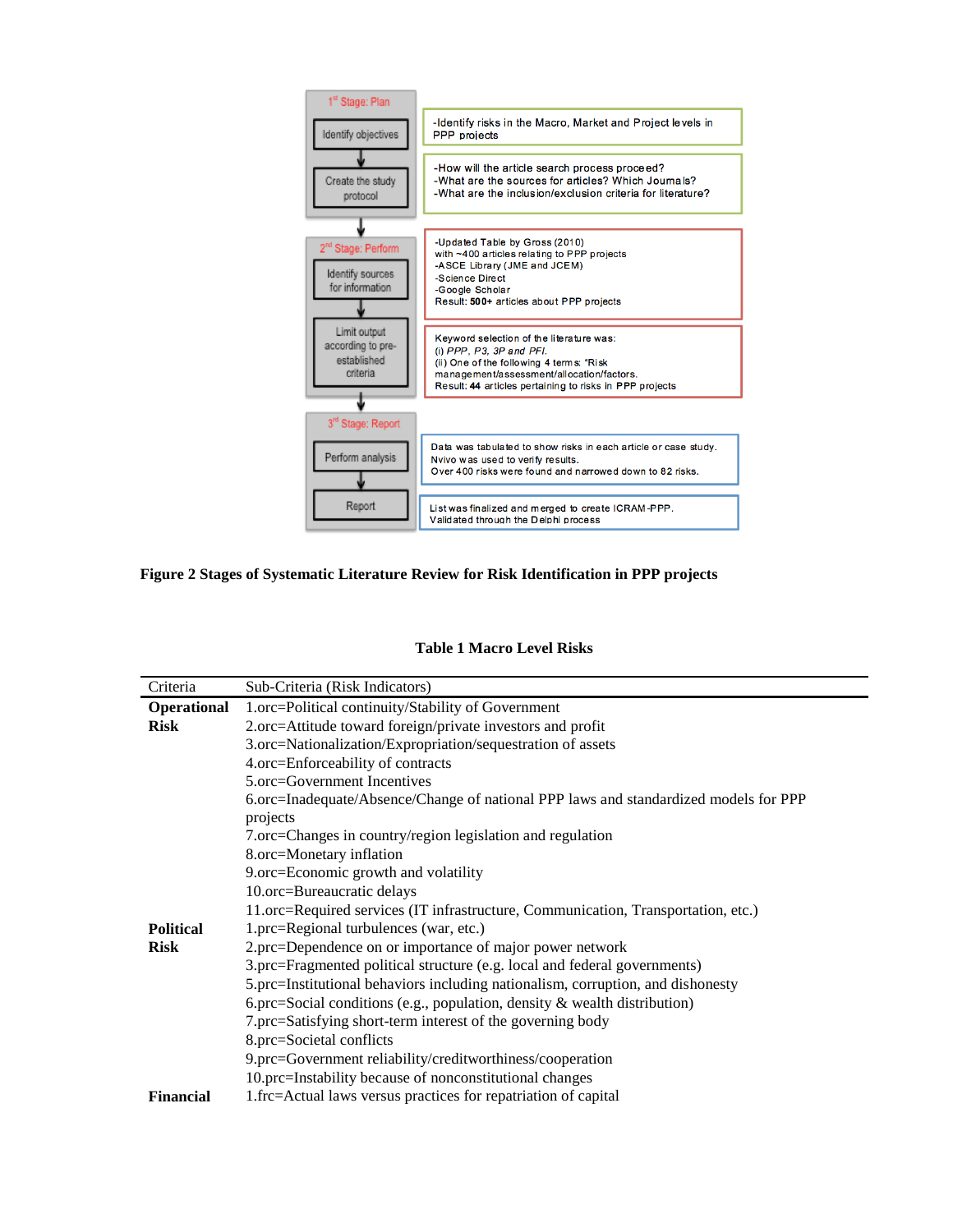| Risk | 2.frc=Current account balance                |
|------|----------------------------------------------|
|      | 3.frc=Capital flow                           |
|      | 4.frc=foreign exchange reserves              |
|      | 6.frc=Debt as GDP converted to US dollars    |
|      | 7.frc=Capacity to service debt               |
|      | 8.frc=Extent of deficit/surplus              |
|      | 9. frc=Restrictions to refinancing schemes   |
|      | 10.frc=Sources of revenue and major spending |

## **Table 2 Market Level Risks**

| Criteria                          | Sub-Criteria (Risk Indicators)                                                                               |
|-----------------------------------|--------------------------------------------------------------------------------------------------------------|
| <b>Technology</b>                 | 1m=Investor's technological advantage                                                                        |
|                                   | 2m=Availability of basic construction technologies and equipment                                             |
| <b>Contracts</b><br>&             | $3m$ =Type of partnership                                                                                    |
| Legal                             | 4m=Type and enforceability of construction and concession contract                                           |
| Req.                              | 5m=Procedure for bidding and design approvals (e.g., presence of many agencies, delay in granting approvals) |
| <b>Resources</b>                  | 6m=Availability and quality of local                                                                         |
|                                   | 7m=Availability of construction material                                                                     |
|                                   | 8m=Availability of skilled and unskilled labor                                                               |
|                                   | 9m=Labor cost/productivity                                                                                   |
|                                   | 10m=Availability of equipment and parts                                                                      |
| <b>Financing</b>                  | 11m=Availability of financing                                                                                |
|                                   | 12m=Tax and non tax incentives                                                                               |
|                                   | 13m=Fluctuation in interest rate/exchange rate                                                               |
|                                   | 14m=Financial/Insurance market maturity and stability                                                        |
| <b>Business</b>                   | 15m=Interaction of foreign management                                                                        |
| <b>Cultural</b>                   | 16m=A/E/C firms and client-owner relationship                                                                |
| <b>Differences</b>                | 17m=Risk management practices of parties involved                                                            |
| <b>Market</b><br><b>Potential</b> | 18m=Current market volume in core competency                                                                 |
|                                   | 19m=Future market industry volume                                                                            |
|                                   | 20m=Bidding volume index resulting in competition                                                            |
|                                   | 21m=Stability of associated industries                                                                       |

# **Table 3 Project Level Risks**

| Criteria               | Sub-Criteria (Risk Indicators)                                                                                                           |
|------------------------|------------------------------------------------------------------------------------------------------------------------------------------|
| <b>Technolog</b><br>у  | 1p=Problem with technology transfer and implementation                                                                                   |
|                        | 2p=Retention of technological advantage                                                                                                  |
| <b>Contracts</b>       | 3p=Possibility of contractual disputes                                                                                                   |
| and                    | 4p=Problems in dispute settlements due to country's laws                                                                                 |
| Legal<br><b>Issues</b> | 5p=Inadequate distribution of responsibilities/authorities/risk allocation                                                               |
|                        | 6p=Problems in contract conditions                                                                                                       |
|                        | 7p=Capability and experience of Special Purpose Vehicle (SPV) including management, construction,<br>operation, and financing capability |
| <b>Resources</b>       | 8p=Shortage of skilled and unskilled workers                                                                                             |
|                        | 9p=Insolvency / default of subcontractor or operator or suppliers                                                                        |
|                        | 10p=Delay/unavailability/unreliability of material supply                                                                                |
| <b>Design</b>          | 11p=Delay with design and regulatory approvals                                                                                           |
|                        | 12p=Complex/Defective design, error, and rework                                                                                          |
|                        | 13p=Change orders/variations                                                                                                             |
|                        | 14p=Difficulties to meet construction programs                                                                                           |
|                        | 15p=Unforeseen adverse ground conditions                                                                                                 |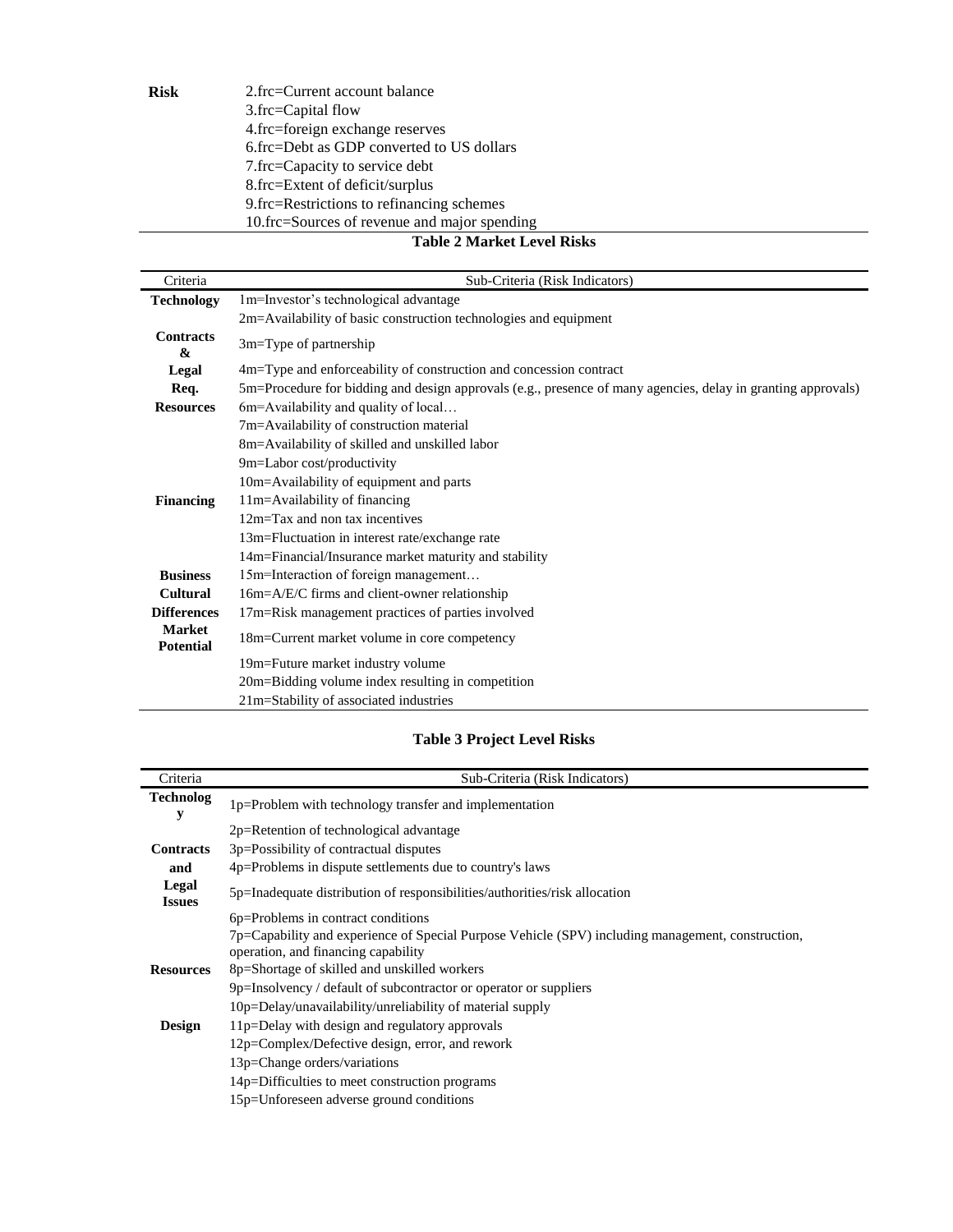| <b>Quality</b>          | 16p=Bad quality of materials                                            |
|-------------------------|-------------------------------------------------------------------------|
|                         | 17p=Bad quality of workmanship                                          |
|                         | 18p=Uncertainty regarding the quality required for maintenance          |
| <b>Financing</b>        | 19p=Financial difficulties because of tax/capital movement restrictions |
|                         | 20p=Financial difficulties because of currency exchange rate            |
|                         | $21p = Drop$ in project revenue                                         |
|                         | $22p$ =Non-payment/delayed payment by the public (Delay in annuity)     |
|                         | $23p=Tariff$ problems                                                   |
| <b>Constructi</b><br>on | 24p=High costs of project operations                                    |
| And                     | 25p=Third party delays                                                  |
| Cultural                | 26p=Safety/Security/Failure problems at project site                    |
| <b>Issues</b>           | 27p=Managerial Issues                                                   |
|                         | 28p=Organization/coordination/commitment risks between parties          |
| Other                   | 29p=Weather or other natural disaster                                   |
|                         | 30p=Physical damage to the project                                      |

## **4. Conclusion**

This paper proposed the application of Systematic Literature Review for identifying and collecting risk factors in the construction industry. It was proven to be valuable as a methodical research tool to extract information on a topic. A traditional literature review approach can be random and chaotic causing important data to be overlooked. On the other hand, SLR is a methodical technique which requires the creation of a protocol that includes all the objectives, steps, and criteria leading to a reliable and easy approach. This paper showcased an application for the SLR methodology for identifying risks that occur in public private partnership projects. This methodology can be applied to identify other risk factors or can be expanded beyong risk identification. It can also be used to identify previous work performed in an area and suggest current gaps for future work. The proposed study showed the potential for use of Systematic Literature Review as an alternative to exisiting cost and resource intensive approaches of risk identification based on the opinion of experts. This current work is part of an overall system that identifies risks in PPP projects in order to study the interaction between the parties of the risk and propose best strategies for each party. ICRAM-PPP is used to assess risks in a project and uses AHP and pairwise comparison to reach risk assessment per risk and overall risk category. The results of SLR were further refined through a Delphi study. The risk registry as a result of the SLR and Delphi processes was used to conduct two case studies to explore interactional risk. However, due to space limitations, the results are presented in other publications. Researchers can apply the proposed methodology beyond risk identification and to other problems in construction engineering such as identification of key performance indices (KPIs) for projects, identification of best practices, or collection of previous trends. The owners and contractors can also use this approach to explore new markets, risk factors in a specific type of project, or factors for successful delivery of a project. More specifically, the practitioners can expand the focus of the proposed risk registry and apply it in a specific industry/country/project delivery type.

## **References**

- Balaid, A., Rozan, M., Hikmi, S. and Memon, J. (2016) Knowledge maps: A systematic literature review and directions for future research. *International Journal of Information Management*. 2016, Bd. 36, S. 451-475.
- Barcelos RF., and Travassos, GH. (2006) Evaluation approaches for Software Architectural Documents: A systematic Review, Ibero-American Workshop on Requirements Engineering and Software Environments (IDEAS). La Plata, Argentina

Beecham, S., Baddoo, N., Hall, T., Robinson, H., and Sharp, H. (2008). Motivation in software engineering: A systematic literature review. *Information and Software Technology.,* 50(9-10):860–878. Brereton, P., Kitchenham, B., Budgen, D., Turner, M. and Khalil, M. (2007). Lessons from applying the